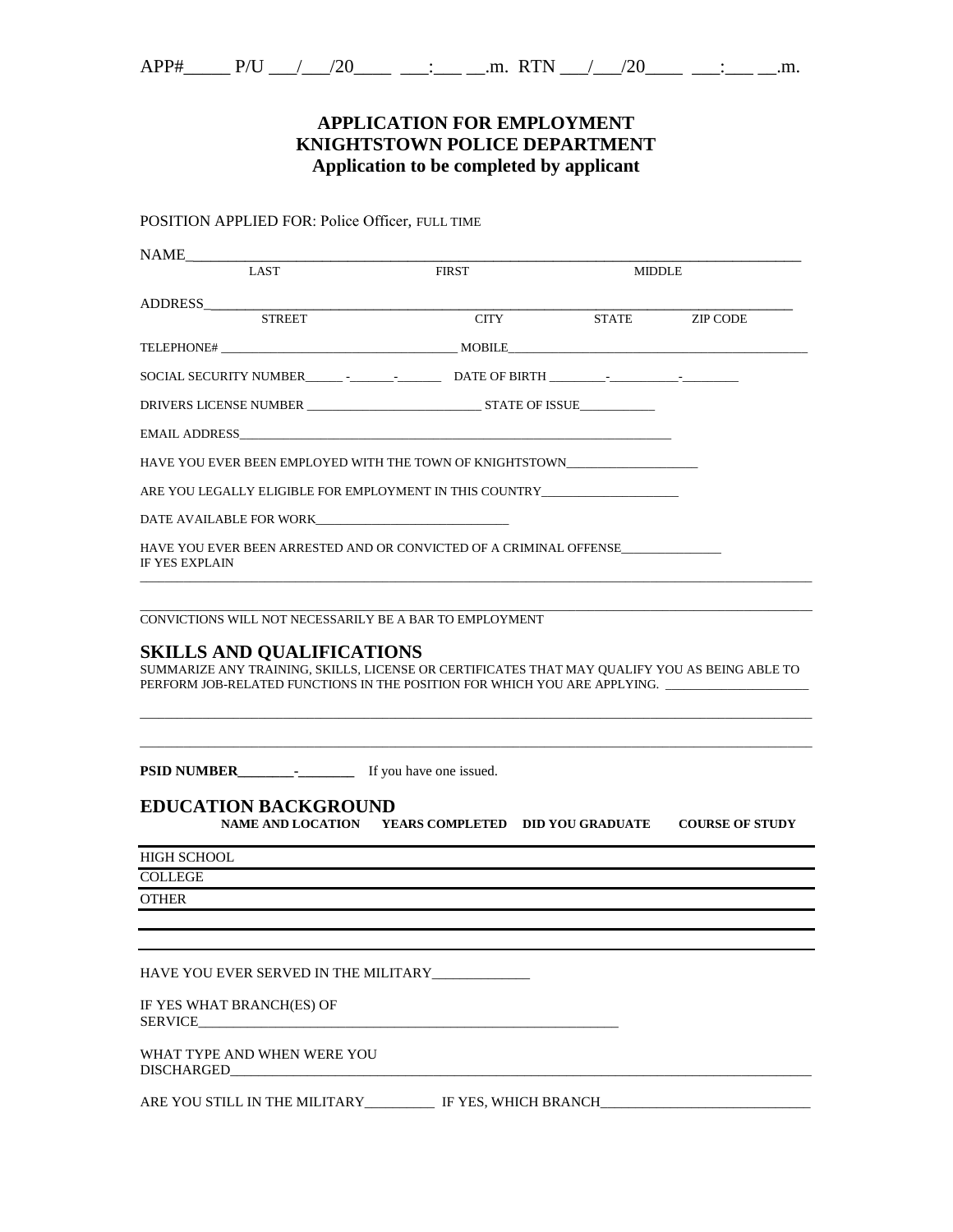#### REFERENCES: LIST SIX (6) REFERENCES OTHER THAN RELATIVES OR SUPERVISORS: **NAME TELEPHONE** YEARS KNOWN

#### PERSONAL OVERVIEW:

#### IN THE SPACE BELOW INDICATE WHY YOU FEEL YOU WOULD BE AN **ASSET TO THE POSITION APPLIED FOR.**

IN THE SPACE PROVIDED BELOW, PLEASE ATTACH A COLOR PICTURE, OTHER THAN A DRIVERS LICENSE, OF YOURSELF TAKEN WITHIN THE **LAST 2 YEARS.**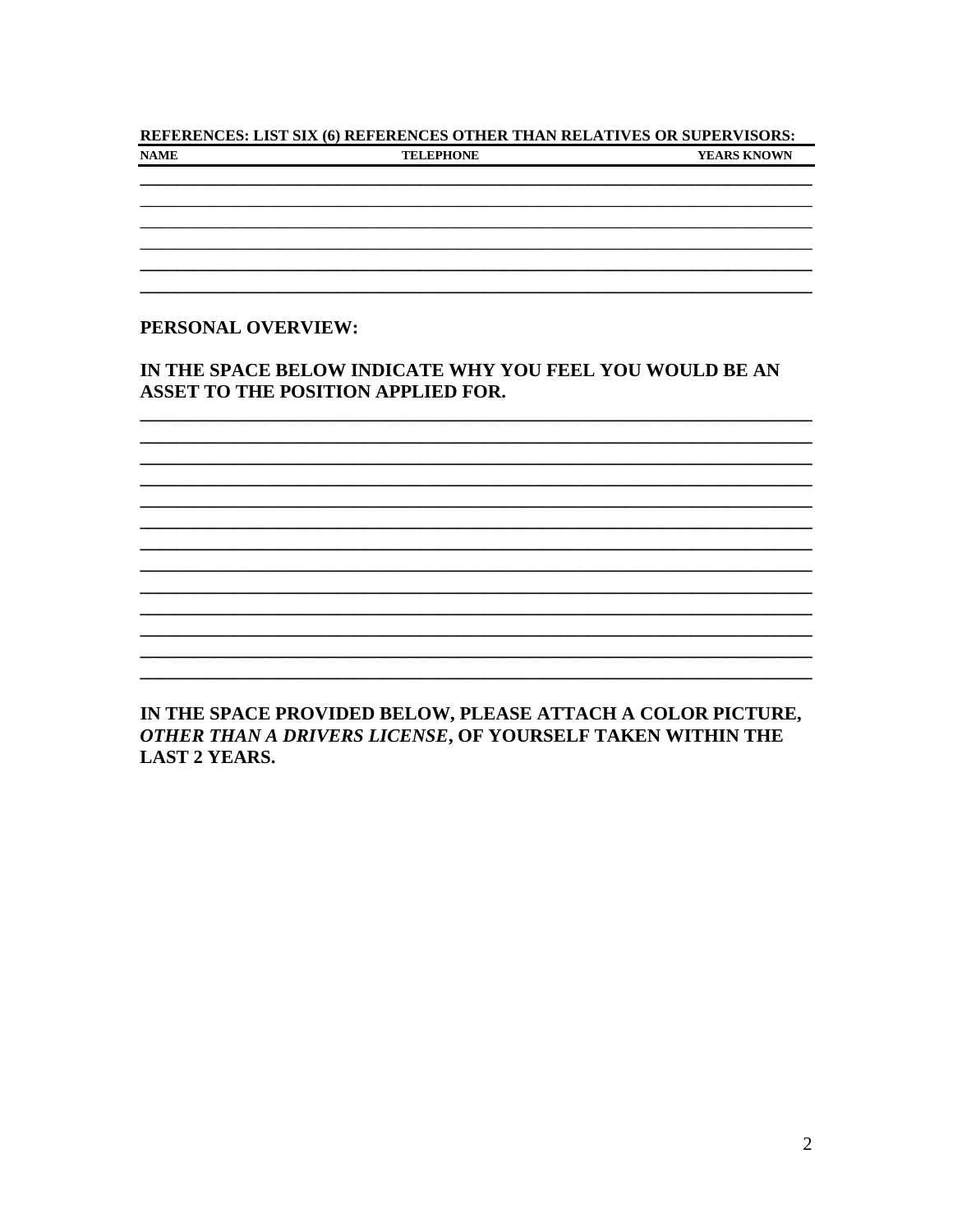## **EMPLOYMENT HISTORY**

| PROVIDE THE FOLLOWING INFORMATION FROM YOUR PAST FOUR (4) EMPLOYERS, ASSIGNMENT OR |  |
|------------------------------------------------------------------------------------|--|
| VOLUNTEER ACTIVITIES, STARTING WITH THE MOST RECENT.                               |  |

|                                         | HOURLY RATE OR SALARY NOTES AND THE RESERVE TO A REPORT OF THE RESERVE TO A REPORT OF THE RESERVE TO A REPORT OF THE RESERVE TO A REPORT OF THE RESERVE TO A REPORT OF THE REPORT OF THE REPORT OF THE REPORT OF THE REPORT OF |                              |  |
|-----------------------------------------|--------------------------------------------------------------------------------------------------------------------------------------------------------------------------------------------------------------------------------|------------------------------|--|
|                                         |                                                                                                                                                                                                                                |                              |  |
|                                         |                                                                                                                                                                                                                                |                              |  |
|                                         |                                                                                                                                                                                                                                |                              |  |
|                                         |                                                                                                                                                                                                                                |                              |  |
|                                         |                                                                                                                                                                                                                                |                              |  |
|                                         |                                                                                                                                                                                                                                |                              |  |
|                                         |                                                                                                                                                                                                                                | FROM TO EMPLOYER PHONE PHONE |  |
|                                         |                                                                                                                                                                                                                                | JOB TITLE ADDRESS ADDRESS    |  |
| <b>IMMEDIATE SUPERVISOR &amp; TITLE</b> |                                                                                                                                                                                                                                |                              |  |
|                                         |                                                                                                                                                                                                                                |                              |  |
|                                         | REASON FOR LEAVING THE STATE OF THE STATE OF THE STATE OF THE STATE OF THE STATE OF THE STATE OF THE STATE OF THE STATE OF THE STATE OF THE STATE OF THE STATE OF THE STATE OF THE STATE OF THE STATE OF THE STATE OF THE STAT |                              |  |
|                                         |                                                                                                                                                                                                                                |                              |  |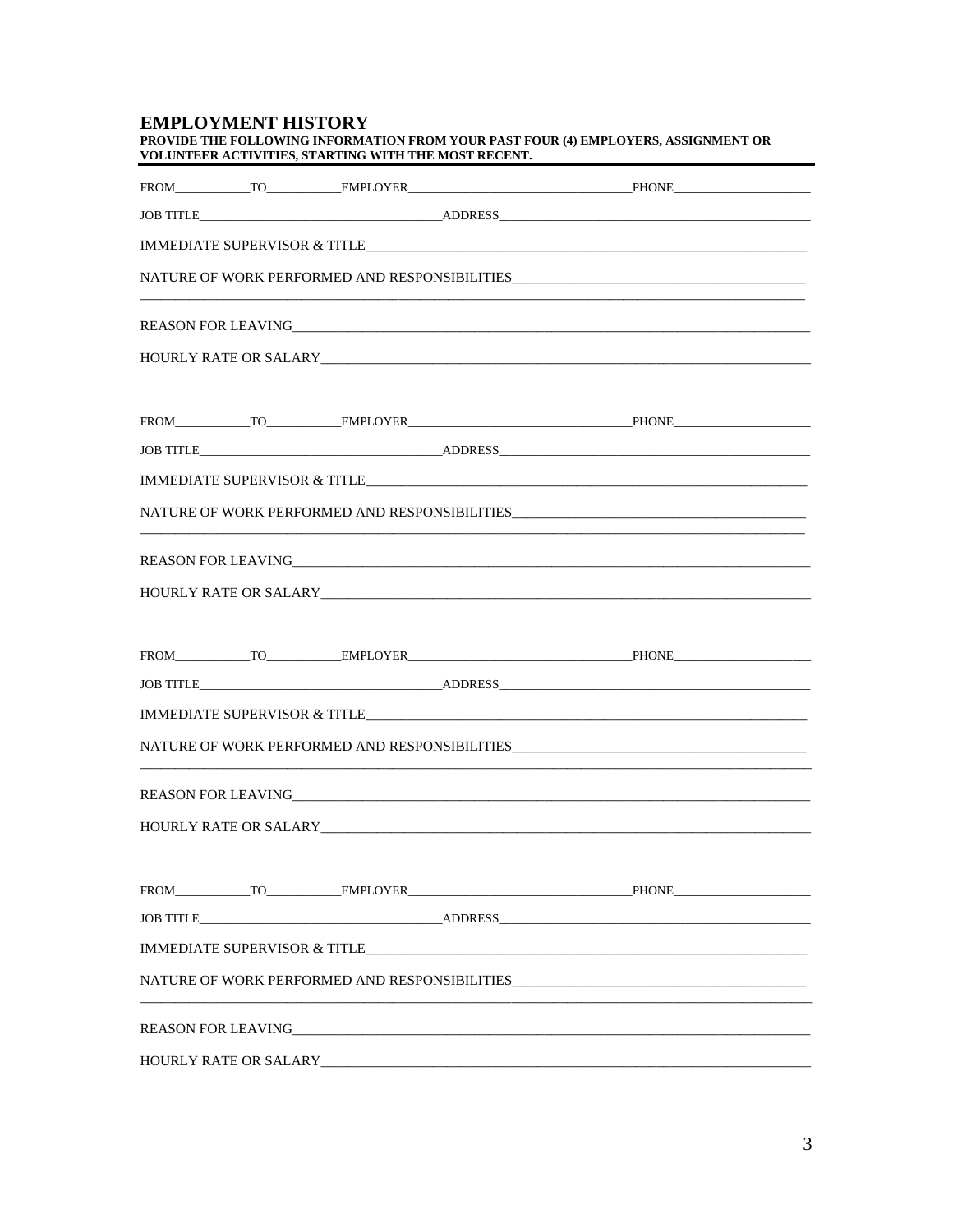I UNDERSTAND THAT IF I AM EMPLOYED, ANY MISREPRESENTATION OR MATERIAL OMISSION MADE BY ME ON THIS APPLICATION WILL BE SUFFICIENT CAUSE FOR CANCELLATION OF THIS APPLICATION OR IMMEDIATE DISCHARGE FROM THE EMPLOYER'S SERVICES, WHENEVER IT IS DISCOVERED.

I GIVE THE EMPLOYER THE RIGHT TO CONTACT AND OBTAIN ANY INFORMATION FROM ALL REFERENCES, EMPLOYERS, AND EDUCATIONAL INSTITUTIONS AND TO OTHERWISE VERIFY THE ACCURACY OF THE INFORMATION CONTAINED IN THIS APPLICATION. I HERE BY RELEASE FROM LIABILITY THE EMPLOYER AND IT'S REPRESENATIVES FOR SEEKING, GATHERING AND USING SUCH INFORMATION AND ALL OTHER PERSONS, CORPORATIONS OR ORGANIZATIONS FOR FURNISHING SUCH INFORMATION.

THIS APPLICATION DOES NOT UNLAWFULLY DISCRIMINATE IN EMPLOYMENT AND NO QUESTION ON THIS APPLICATION IS USED FOR THE PURPOSE OF LIMITING OR EXCUSING ANY APPLICANT, IT WILL BE NECESSARY TO FILL OUT A NEW APPLICATION.

IF I AM HIRED, I UNDERSTAND THAT I AM FREE TO RESIGN AT ANY TIME, WITH OR WITHOUT CAUSE AND WITHOUT PRIOR NOTICE, THE EMPLOYER RESERVES THE RIGHT TO TERMINATE MY EMPLOYMENT AT ANY TIME, WITH OR WITHOUT CAUSE AND WITHOUT PRIOR NOTICE, EXCEPT AS MAY BE REQUIRED BY LAW.THIS APPLICATION DOES NOT CONSTITUTE AN AGREEMENT OR CONTRACT FOR EMPLOYMENT FOR ANY SPECIFIED PERIOD OR DEFINITE DURATION. I UNDERSTAND THAT NO REPRESENTATIVE OF THE EMPLOYER,OTHER THAN AN AUTHORIZED OFFICER, HAS THE AUTHORITY TO MAKE ANY ASSURANCES TO THE CONTRARY, I FURTHER UNDERSTAND THAT ANY SUCH ASSURANCES MUST BE IN WRITING AND SIGNED BY AN AUTHORIZED OFFICER.

I UNDERSTAND IT IS THE COMPANY POLICY NOT TO REFUSE TO HIRE A QUALIFIED INDIVIDUAL WITH A DISABILITY BECAUSE OF THAT PERSON'S NEED FOR A REASONABLE ACCOMODATION AS REQUIRED BY THE ADA.

I ALSO UNDERSTAND THAT IF I AM HIRED, I WILL BE REQUIRED TO PROVIDE PROOF OF IDENTITY AND LEGAL WORK AUTHORIZATION.

I REPRESENT AND WARRANT THAT I HAVE READ AND FULLY UNDERSTAND THE FORGOING AND SEEK EMPLOYMENT UNDER THESE CONDITIONS.

SIGNATURE OF APPLICANT\_\_\_\_\_\_\_\_\_\_\_\_\_\_\_\_\_\_\_\_\_\_\_\_\_\_\_\_\_\_\_\_\_\_\_\_\_\_\_\_\_\_\_\_\_\_\_\_\_\_\_

DATE OF APPLICATION: